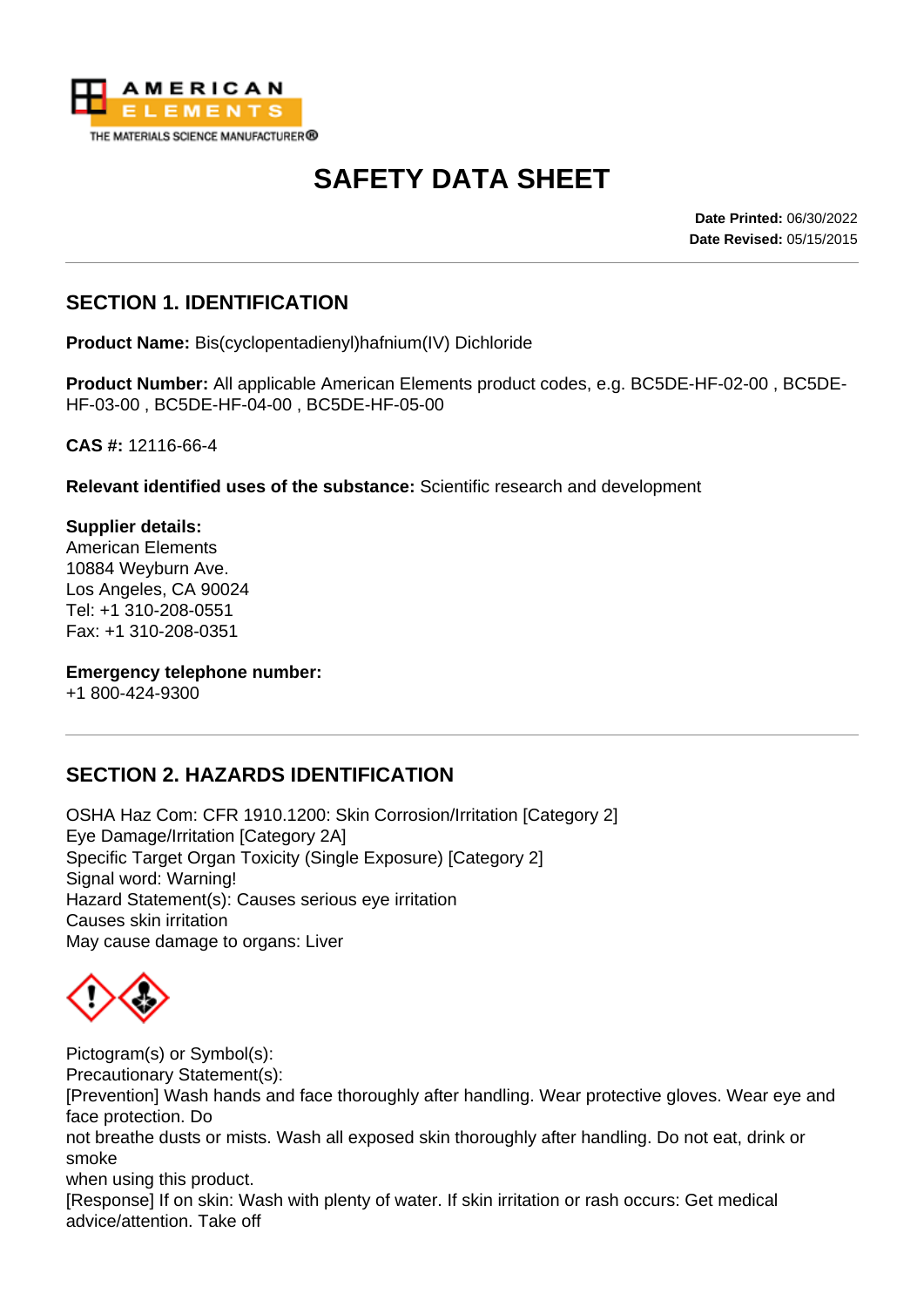contaminated clothing and wash it before reuse. If in eyes: Rinse cautiously with water for several minutes. Remove contact lenses, if present and easy to do. Continue rinsing. If eye irritation persists: Get medical advice or attention. If exposed or concerned: Call a poison center or doctor. [Storage] Store locked up. [Disposal] Dispose of contents and container in accordance with US EPA guidelines for the classification and determination of hazardous waste listed in 40 CFR 261.3. (See Section 13)

## **SECTION 3. COMPOSITION/INFORMATION ON INGREDIENTS**

Substance/Mixture: Substance Components: Hafnocene Dichloride Percent: >98.0%(T) CAS Number: 12116-66-4 Molecular Weight: 379.58 Chemical Formula: C10H10Cl2Hf Synonyms: Bis(cyclopentadienyl)hafnium Dichloride

## **SECTION 4. FIRST AID MEASURES**

Inhalation: Call a poison center or doctor if you feel unwell. Effects of exposure (inhalation) to substance may be

delayed. Inhalation of vapors or contact with substance will result in contamination and potential harmful

effects. Move victim to fresh air. Give artificial respiration if victim is not breathing. Administer oxygen if breathing is difficult. Keep victim warm and quiet. Treat symptomatically and supportively. Ensure that medical personnel are aware of the material(s) involved and take precautions to protect themselves. Skin contact: Call a poison center or doctor if you feel unwell. Effects of exposure (skin contact) to substance may be

delayed. Remove and wash contaminated clothing before re-use. In case of contact with substance, immediately flush skin with running water for at least 20 minutes. Treat symptomatically and supportively.

Ensure that medical personnel are aware of the material(s) involved and take precautions to protect themselves.

Eye contact: IMMEDIATELY flush eyes with running water for at least 15 minutes, keeping eyelids open. Contact with

material may irritate or burn eyes. Call emergency medical service. Move victim to fresh air. Check for and

remove any contact lenses. Keep victim warm and quiet. Treat symptomatically and supportively. Effects of

exposure to substance may be delayed. Ensure that medical personnel are aware of the material(s) involved and take precautions to protect themselves.

Ingestion: Do not induce vomiting with out medical advice. Effects of exposure (ingestion) to substance may be

delayed. If swallowed, seek medical advice immediately and show the container or label. Do not use mouth-to-mouth method if victim ingested the substance; give artificial respiration with the aid of a pocket

mask equipped with a one-way valve or other proper respiratory medical device. Loosen tight clothing such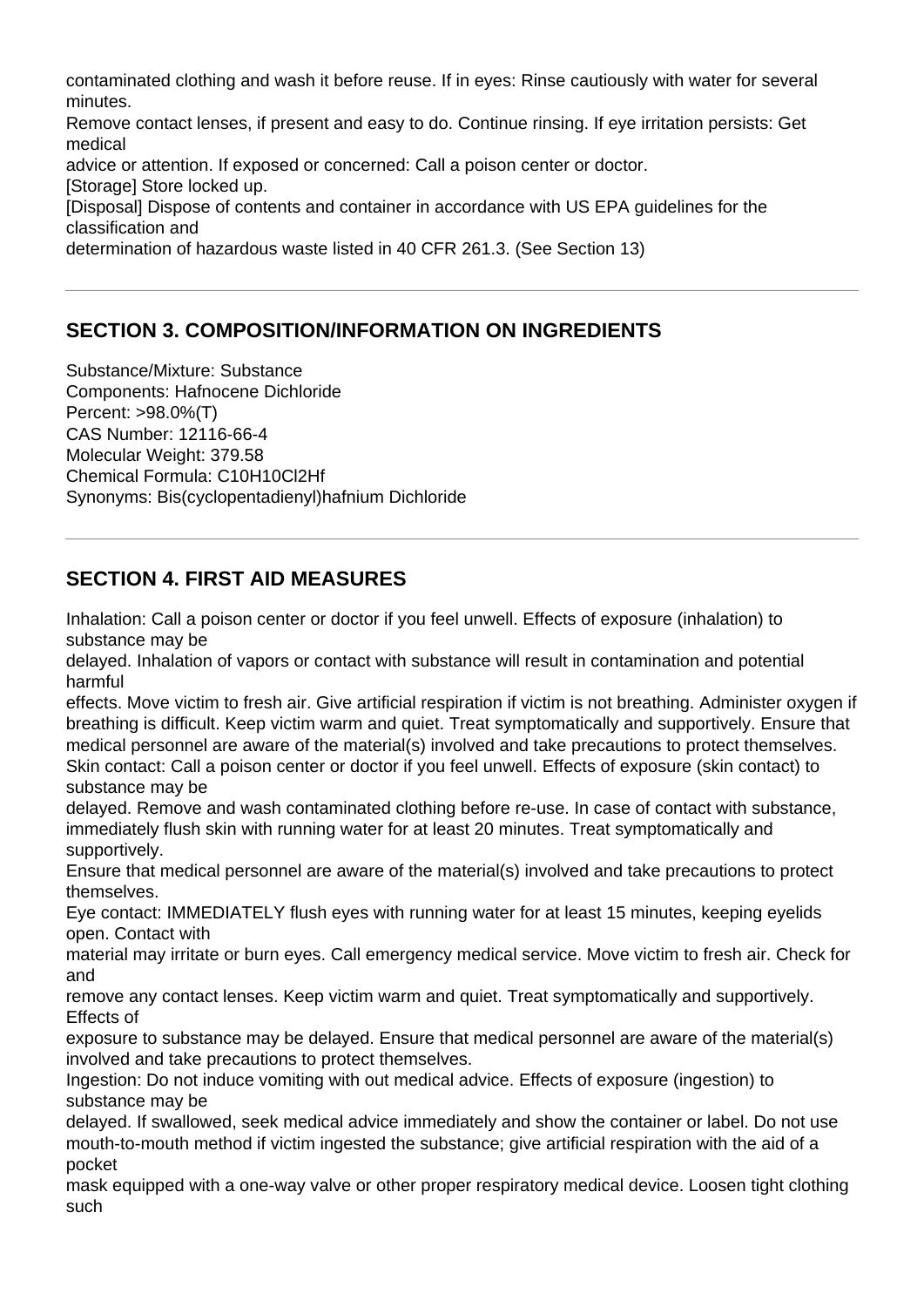as a collar, tie, belt or waistband. If a person vomits place them in the recovery position so that vomit will

not reenter the mouth and throat. Rinse mouth. Keep victim warm and quiet. Treat symptomatically and

supportively. Ensure that medical personnel are aware of the material(s) involved and take precautions to

protect themselves.

Symptoms/effects:

Acute: Redness.

Delayed: No data available

Immediate medical attention: If breathing has stopped, perform artificial respiration. Use first aid treatment according to the nature of the

injury. Ensure that medical personnel are aware of the material(s) involved and take precautions to protect

themselves.

# **SECTION 5. FIREFIGHTING MEASURES**

Suitable extinguishing media: Dry chemical, CO2 , water spray, or alcohol-resistant foam. Consult with local fire authorities before

attempting large scale fire fighting operations.

Specific hazards arising from the chemical

Hazardous combustion products: These products include: Carbon oxides Halogenated compounds Other specific hazards: WARNING: Highly toxic HCl gas is produced during combustion.

WARNING: Highly toxic HF gas is produced during combustion.

Special precautions for fire-fighters:

Use water spray or fog; do not use straight streams. Dike fire-control water for later disposal; do not scatter the material. Containers may explode when

heated. Move containers from fire area if you can do it without risk.

Special protective equipment for fire-fighters:

Wear positive pressure self-contained breathing apparatus (SCBA). Structural fire fighters' protective clothing provides limited protection in fire situations

ONLY; it may not be effective in spill situations. Wear chemical protective clothing which is specifically recommended by the manufacturer. It may

provide little or no thermal protection.

## **SECTION 6. ACCIDENTAL RELEASE MEASURES**

Personal precautions: Avoid contact with skin, eyes, and clothing. Keep people away from and upwind of spill/leak. Do not touch

damaged containers or spilled material unless wearing appropriate protective clothing (Section 8). **Warn** 

unnecessary personnel to move away. Stop leak if you can do it without risk. Ensure adequate ventilation.

Isolate the hazard area and deny entry to unnecessary and unprotected personnel.

Personal protective equipment: Wear eye protection (splash goggles) and face protection (full length face shield). Lab coat. Dust

respirator. Be sure to use a MSHA/NIOSH approved respirator or equivalent. Wear protective gloves (nitrile).

Emergency procedures: Prevent dust cloud. Do not clean-up or dispose except under supervision of a specialist. In case of a spill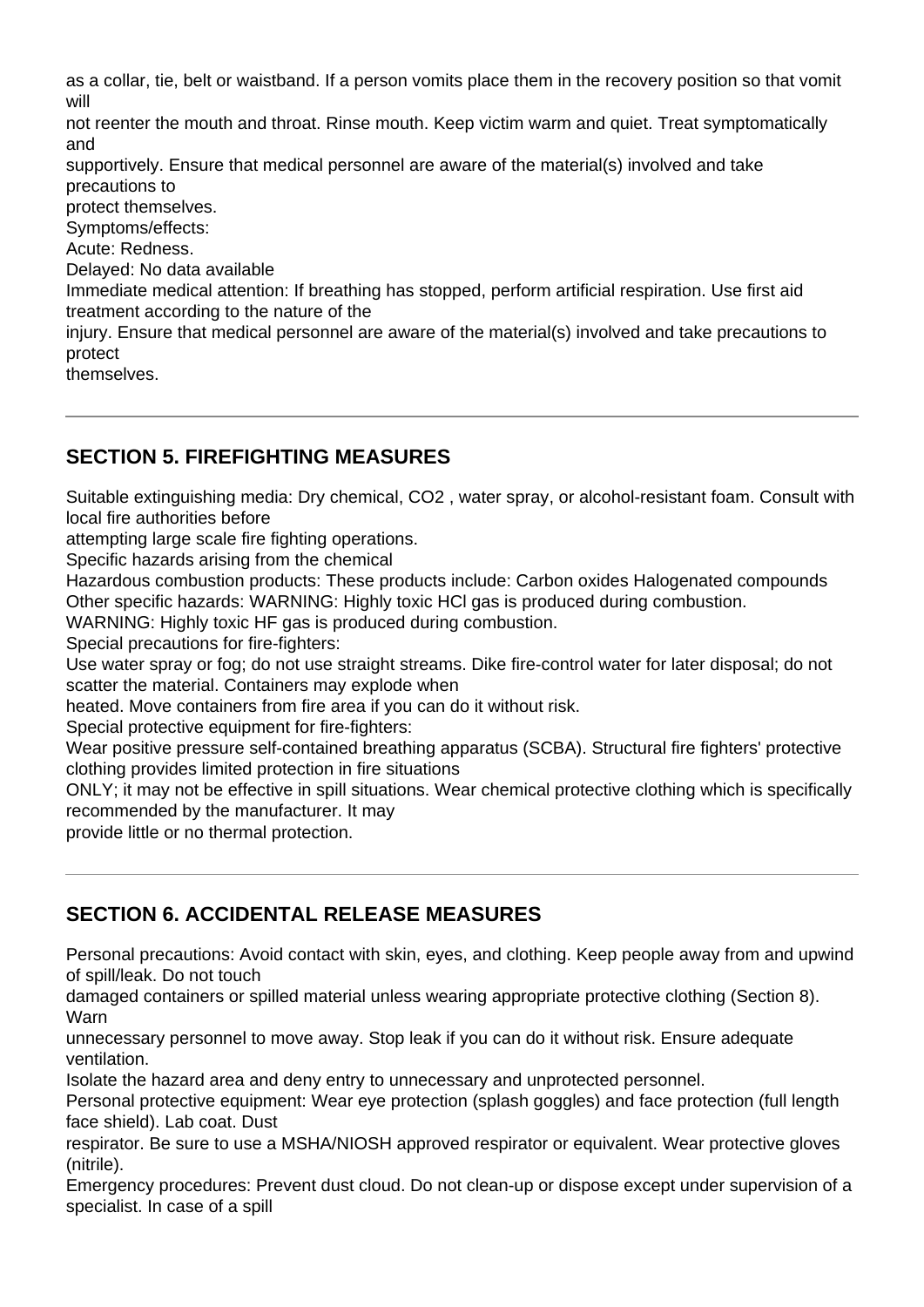and/or a leak, always shut off any sources of ignition, ventilate the area, and excercise caution. Do not touch damaged containers or spilled material unless wearing appropriate protective clothing. Warn personnel to move away. Prevent entry into sewers, basements or confined areas; dike if needed. Methods and materials for containment and cleaning up:

ELIMINATE all ignition sources (no smoking, flares, sparks, or flames in immediate area). Stop leak if without risk. Ventilate the area. Absorb with an

inert material and put the spilled material in an appropriate waste disposal container. Use clean nonsparking tools to collect absorbed material.

Environmental precautions:

Keep away from living quarters. Prevent further leakage or spillage if safe to do so. Water runoff can cause environmental damage. Prevent entry into

sewers, basements or confined areas; dike if needed.

#### **SECTION 7. HANDLING AND STORAGE**

Precautions for safe handling: Avoid inhalation of vapor or mist. Avoid contact with skin and eyes. Good general ventilation should be

sufficient to control airborne levels. Keep container dry. Handle and open container with care. Wear suitable protective clothing, gloves and eye/face protection. When using do not eat, drink, or smoke. Keep

away from sources of ignition.

Conditions for safe storage: Store locked up. Keep containers tightly closed in a cool, well-ventilated place. Keep away from

incompatibles. Containers which are opened must be carefully resealed and kept upright to prevent leakage. Avoid prolonged storage periods. Store under inert gas (e.g. Argon). Moisture sensitive. Storage incompatibilities: Store away from oxidizing agents

## **SECTION 8. EXPOSURE CONTROLS/PERSONAL PROTECTION**

Exposure limits: No data available

Appropriate engineering controls:

Good general ventilation should be sufficient to control airborne levels. Ventilation is normally required when handling or using this product. Eyewash

fountains should be provided in areas where there is any possibility that workers could be exposed to the substance. Follow safe industrial

engineering/laboratory practices when handling any chemical.

Personal protective equipment

Respiratory protection: Dust respirator. Be sure to use a MSHA/NIOSH approved respirator or equivalent.

Hand protection: Wear protective gloves.

Eye protection: Safety glasses.

Skin and body protection: Lab coat.

## **SECTION 9. PHYSICAL AND CHEMICAL PROPERTIES**

Physical state (20°C): Solid Form: Crystal - Powder Color: White - Slightly pale reddish yellow Odor: No data available Odor threshold: No data available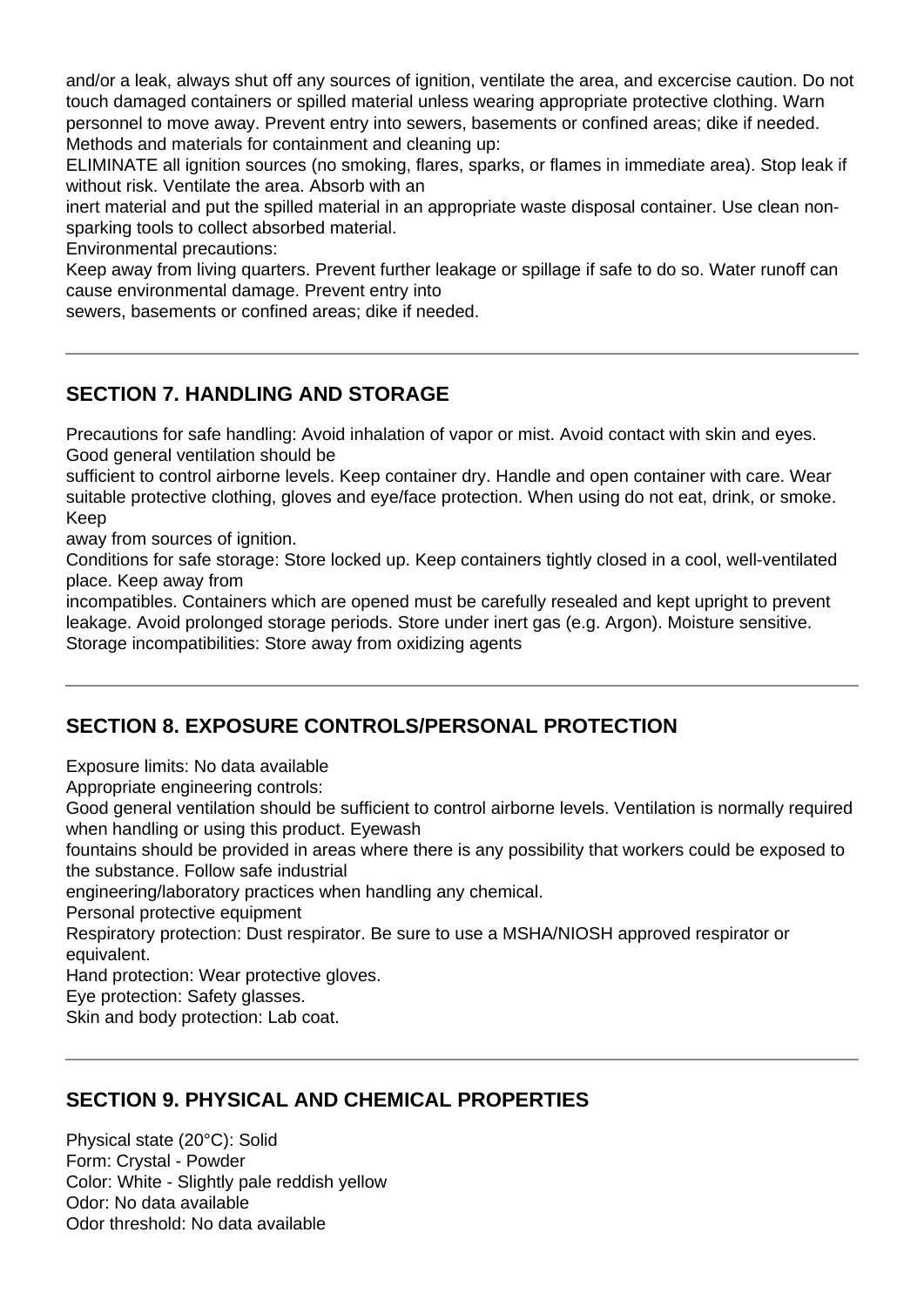Melting point/freezing point: 233°C (451°F) Boiling point/range: No data available Decomposition temperature: No data available Relative density: No data available Kinematic Viscosity: No data available Partition coefficient: No data available n-octanol/water (log Pow) Flash point: No data available Flammability (solid, gas): No data available

pH: No data available Vapor pressure: No data available Vapor density: No data available Dynamic Viscosity: No data available Evaporation rate: No data available (Butyl Acetate = 1) Autoignition temperature: No data available Flammability or explosive limits: No data available Lower: No data available Upper: No data available

Solubility(ies): Water: Insoluble Soluble: Hot toluene

#### **SECTION 10. STABILITY AND REACTIVITY**

Reactivity: Not Available Chemical Stability: Moisture sensitive. Possibility of Hazardous Reactions: No hazardous reactivity has been reported. Conditions to avoid: Exposure to moisture. Moisture sensitive. Incompatible materials: Oxidizing agents Hazardous Decomposition Products: No data available

#### **SECTION 11. TOXICOLOGICAL INFORMATION**

RTECS Number: MG4815000 Acute Toxicity: ivn-mus LD50:100 mg/kg Skin corrosion/irritation: No data available Serious eye damage/irritation: No data available Respiratory or skin sensitization: No data available Germ cell mutagenicity: No data available Carcinogenicity: No data available IARC: No data available NTP: No data available OSHA: No data available Reproductive toxicity: No data available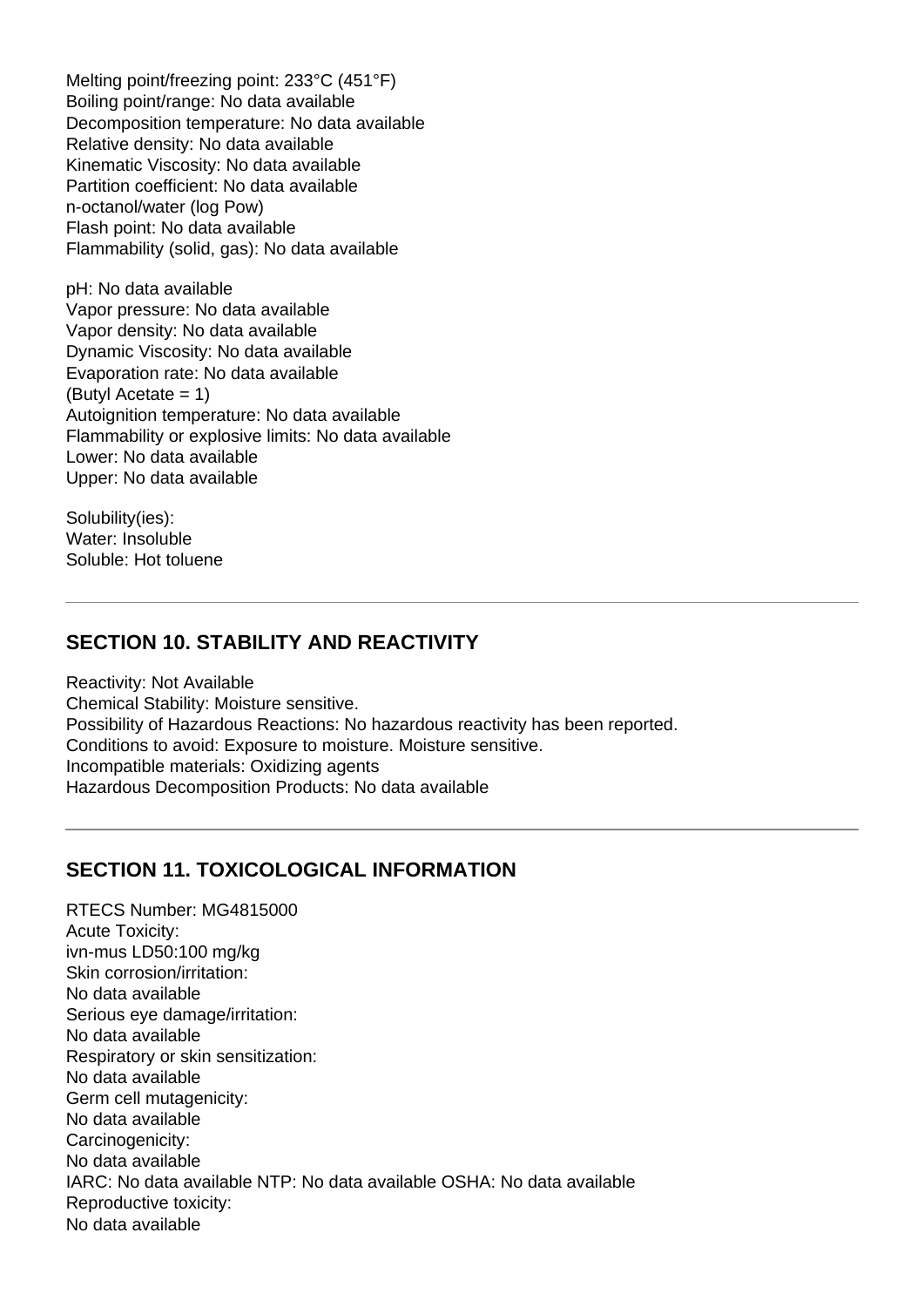Routes of Exposure: Inhalation, Eye contact, Ingestion, Skin contact. Symptoms related to exposure: Skin contact may result in inflammation; characterized by itching, scaling, reddening, or occasionally blistering. Skin contact may result in redness, pain or dry skin. Eye contact may result in redness or pain. Potential Health Effects: Skin and eye contact may result in irritation. Target organ(s): May cause damage to organs: Liver

## **SECTION 12. ECOLOGICAL INFORMATION**

**Ecotoxicity** Fish: No data available Crustacea: No data available Algae: No data available Persistence and degradability: No data available Bioaccumulative potential (BCF): No data available Mobillity in soil: No data available Partition coefficient: n-octanol/water (log Pow) No data available Soil adsorption (Koc): No data available Henry's Law: constant (PaM3/mol)

## **SECTION 13. DISPOSAL CONSIDERATIONS**

Disposal of product: Recycle to process if possible. It is the generator's responsibility to comply with Federal, State and Local

rules and regulations. You may be able to dissolve or mix material with a combustible solvent and burn in a

chemical incinerator equipped with an afterburner and scrubber system. This section is intended to provide

assistance but does not replace these laws, nor does compliance in accordance with this section ensure

regulatory compliance according to the law. US EPA guidelines for Identification and Listing of **Hazardous** 

Waste are listed in 40 CFR Parts 261. The product should not be allowed to enter the environment, drains,

water ways, or the soil.

Disposal of container: Dispose of as unused product. Do not re-use empty containers.

Other considerations: Observe all federal, state and local regulations when disposing of the substance.

## **SECTION 14. TRANSPORT INFORMATION**

DOT (US) Non-hazardous for transportation. IATA Non-hazardous for transportation.